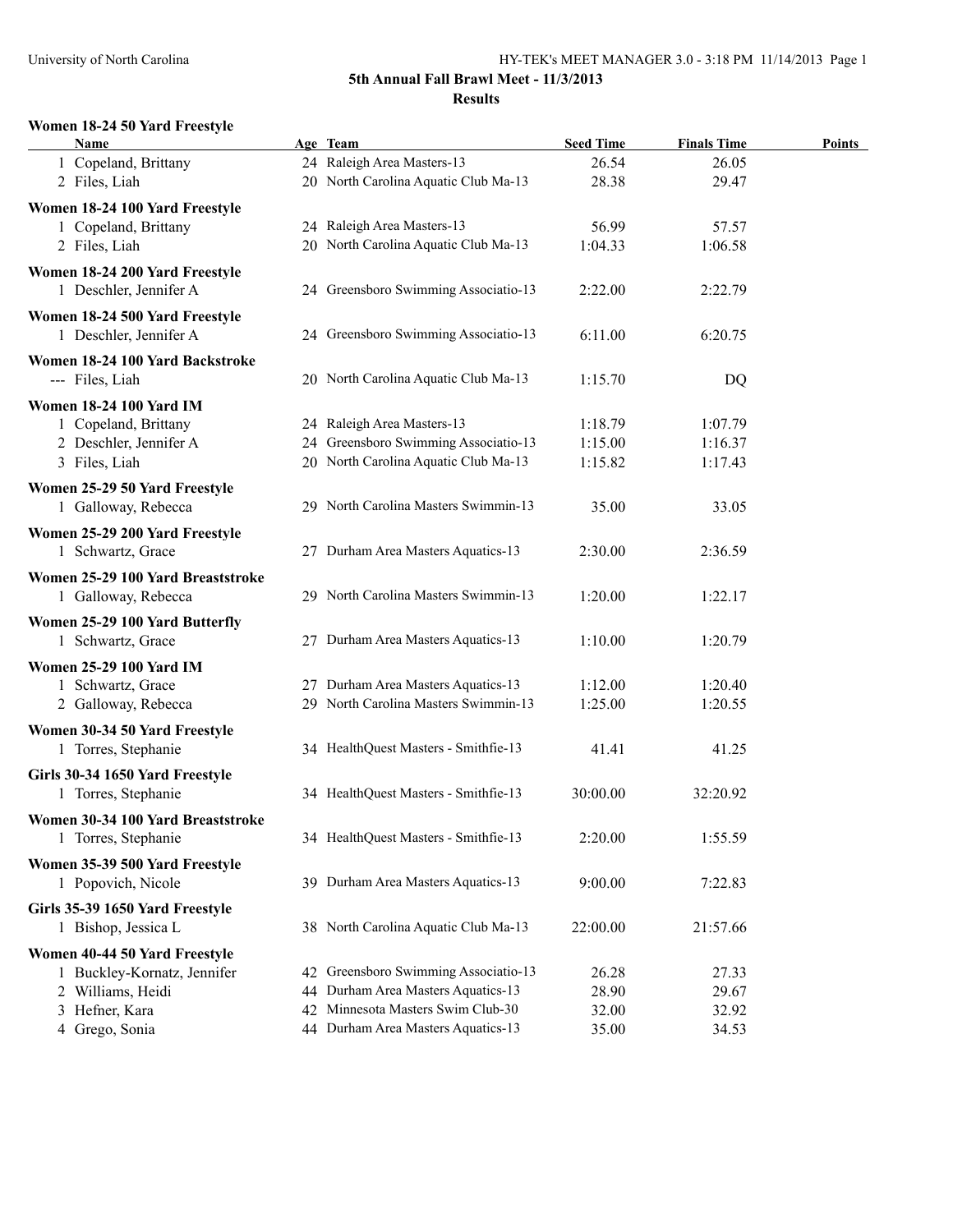| Women 40-44 100 Yard Freestyle    |                                      |          |          |
|-----------------------------------|--------------------------------------|----------|----------|
| 1 Buckley-Kornatz, Jennifer       | 42 Greensboro Swimming Associatio-13 | 58.65    | 59.71    |
| 2 Riley, Jennifer                 | 40 Raleigh Area Masters-13           | 1:05.68  | 1:01.56  |
| 3 Williams, Heidi                 | 44 Durham Area Masters Aquatics-13   | 1:05.00  | 1:06.82  |
| 4 Hefner, Kara                    | 42 Minnesota Masters Swim Club-30    | 1:12.00  | 1:12.77  |
| 5 Grego, Sonia                    | 44 Durham Area Masters Aquatics-13   | 1:19.00  | 1:15.97  |
| Women 40-44 200 Yard Freestyle    |                                      |          |          |
| 1 Williams, Heidi                 | 44 Durham Area Masters Aquatics-13   | 2:15.00  | 2:11.62  |
| 2 Hogan, Patricia                 | 44 North Carolina Aquatic Club Ma-13 | 2:23.49  | 2:25.89  |
| 3 Hefner, Kara                    | 42 Minnesota Masters Swim Club-30    | 2:40.00  | 2:36.88  |
| Women 40-44 500 Yard Freestyle    |                                      |          |          |
| 1 Williams, Heidi                 | 44 Durham Area Masters Aquatics-13   | 6:00.00  | 5:48.00  |
| 2 Hogan, Patricia                 | 44 North Carolina Aquatic Club Ma-13 | 6:17.42  | 6:17.66  |
| Girls 40-44 1650 Yard Freestyle   |                                      |          |          |
| 1 Williams, Heidi                 | 44 Durham Area Masters Aquatics-13   | 19:45.00 | 20:00.31 |
| 2 Hogan, Patricia                 | 44 North Carolina Aquatic Club Ma-13 | 21:31.93 | 21:19.23 |
| 3 Hall, Virginia                  | 40 North Carolina Aquatic Club Ma-13 | 24:00.00 | 22:45.68 |
| Women 40-44 100 Yard Backstroke   |                                      |          |          |
| 1 Hogan, Patricia                 | 44 North Carolina Aquatic Club Ma-13 | 1:11.94  | 1:14.48  |
| 2 Grego, Sonia                    | 44 Durham Area Masters Aquatics-13   | 1:35.00  | 1:32.05  |
| 3 Hefner, Kara                    | 42 Minnesota Masters Swim Club-30    | 1:40.00  | 1:34.52  |
| <b>Women 40-44 200 Yard</b>       |                                      |          |          |
| 1 Hogan, Patricia                 | 44 North Carolina Aquatic Club Ma-13 | 2:33.27  | 2:38.32  |
| Women 40-44 100 Yard Butterfly    |                                      |          |          |
| 1 Riley, Jennifer                 | 40 Raleigh Area Masters-13           | 1:15.00  | 1:14.87  |
| <b>Women 40-44 100 Yard IM</b>    |                                      |          |          |
| 1 Riley, Jennifer                 | 40 Raleigh Area Masters-13           | 1:14.18  | 1:10.15  |
| 2 Buckley-Kornatz, Jennifer       | 42 Greensboro Swimming Associatio-13 | 1:09.51  | 1:11.11  |
| 3 Grego, Sonia                    | 44 Durham Area Masters Aquatics-13   | 1:31.00  | 1:31.01  |
| Women 45-49 50 Yard Freestyle     |                                      |          |          |
| 1 Maycock, Cary                   | 45 Greensboro Swimming Associatio-13 | 27.64    | 28.21    |
| 2 Murray, Desiree                 | 45 Duke Aquatics-13                  | 29.60    | 29.60    |
| Girls 45-49 1650 Yard Freestyle   |                                      |          |          |
| 1 Maycock, Cary                   | 45 Greensboro Swimming Associatio-13 | 22:01.16 | 21:37.95 |
| Women 45-49 100 Yard Breaststroke |                                      |          |          |
| 1 Murray, Desiree                 | 45 Duke Aquatics-13                  | 1:17.00  | 1:20.36  |
| 2 Maycock, Cary                   | 45 Greensboro Swimming Associatio-13 | 1:26.97  | 1:26.00  |
| <b>Women 45-49 100 Yard IM</b>    |                                      |          |          |
| 1 Murray, Desiree                 | 45 Duke Aquatics-13                  | 1:13.73  | 1:14.04  |
| 2 Maycock, Cary                   | 45 Greensboro Swimming Associatio-13 | 1:14.64  | 1:15.35  |
| Women 50-54 50 Yard Freestyle     |                                      |          |          |
| 1 Barrell, Sharon                 | 52 Durham Area Masters Aquatics-13   | 31.00    | 30.89    |
| 2 Lawrence, Marjorie D            | 50 HealthQuest Masters - Smithfie-13 | 36.32    | 36.08    |
| Women 50-54 200 Yard Freestyle    |                                      |          |          |
| 1 Quillen, Diane E                | 50 Greensboro Swimming Associatio-13 | 2:32.88  | 2:26.41  |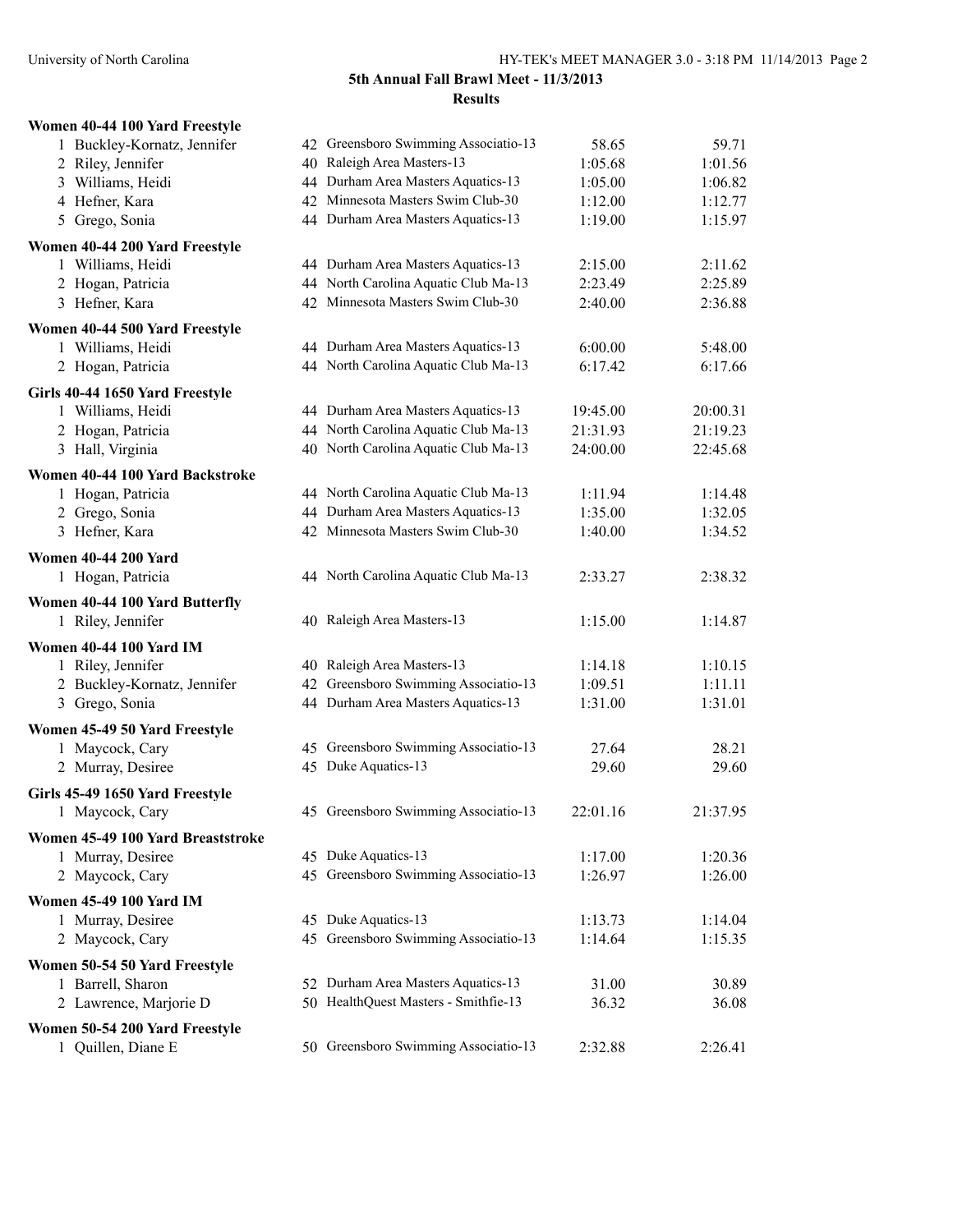| Girls 50-54 1650 Yard Freestyle<br>1 Clarida, Kathy                                                            | 51 Greensboro Swimming Associatio-13                                                                                                        | 30:00.00                           | 26:30.06                           |
|----------------------------------------------------------------------------------------------------------------|---------------------------------------------------------------------------------------------------------------------------------------------|------------------------------------|------------------------------------|
| Women 50-54 100 Yard Backstroke<br>1 Barrell, Sharon<br>2 Lawrence, Marjorie D                                 | 52 Durham Area Masters Aquatics-13<br>50 HealthQuest Masters - Smithfie-13                                                                  | 1:19.00<br>1:50.33                 | 1:21.60<br>1:32.20                 |
| <b>Women 50-54 200 Yard</b><br>1 Quillen, Diane E<br>2 Lawrence, Marjorie D                                    | 50 Greensboro Swimming Associatio-13<br>50 HealthQuest Masters - Smithfie-13                                                                | 3:00.63<br>3:15.77                 | 3:09.99<br>3:15.96                 |
| Women 50-54 100 Yard Breaststroke<br>1 Lawrence, Marjorie D                                                    | 50 HealthQuest Masters - Smithfie-13                                                                                                        | 2:01.31                            | 1:38.32                            |
| <b>Women 50-54 100 Yard IM</b><br>1 Quillen, Diane E<br>--- Lawrence, Marjorie D                               | 50 Greensboro Swimming Associatio-13<br>50 HealthQuest Masters - Smithfie-13                                                                | 1:15.12<br>1:55.71                 | 1:15.43<br>DQ                      |
| Women 55-59 50 Yard Freestyle<br>1 Lee, Johnnie                                                                | 59 HealthQuest Masters - Smithfie-13                                                                                                        | 59.00                              | 54.81                              |
| Women 55-59 200 Yard Freestyle<br>1 Crowder, Barbara                                                           | 56 Duke Aquatics-13                                                                                                                         | 2:16.32                            | 2:14.36                            |
| Women 55-59 100 Yard Butterfly<br>1 Crowder, Barbara                                                           | 56 Duke Aquatics-13                                                                                                                         | 1:14.00                            | 1:11.82                            |
| <b>Women 55-59 100 Yard IM</b><br>1 Crowder, Barbara<br>2 Lee, Johnnie                                         | 56 Duke Aquatics-13<br>59 HealthQuest Masters - Smithfie-13                                                                                 | 1:11.82<br>4:00.00                 | 1:10.95<br>2:34.76                 |
| Women 75-79 50 Yard Freestyle<br>1 Granath, Anne<br>2 Pauwels, Marie                                           | 79 North Carolina Aquatic Club Ma-13<br>75 North Carolina Aquatic Club Ma-13                                                                | 1:00.00<br>1:30.00                 | 55.50<br>1:09.77                   |
| Women 75-79 500 Yard Freestyle<br>1 Granath, Anne                                                              | 79 North Carolina Aquatic Club Ma-13                                                                                                        | 10:00.00                           | 11:08.87                           |
| Women 75-79 100 Yard Backstroke<br>1 Pauwels, Marie                                                            | 75 North Carolina Aquatic Club Ma-13                                                                                                        | 3:20.00                            | 3:12.23                            |
| Men 25-29 50 Yard Freestyle<br>1 McGinnis, Matt<br>2 Samulski, Richard<br>3 Spencer, Paul                      | 28 YMCA Of the Triangle Area-13<br>25 North Carolina Aquatic Club Ma-13<br>27 Raleigh Area Masters-13                                       | 19.99<br>23.19<br>26.80            | 20.56<br>23.95<br>26.83            |
| Men 25-29 100 Yard Freestyle<br>1 McGinnis, Matt<br>2 Samulski, Richard<br>3 Spencer, Paul<br>4 Adams, Michael | 28 YMCA Of the Triangle Area-13<br>25 North Carolina Aquatic Club Ma-13<br>27 Raleigh Area Masters-13<br>29 Durham Area Masters Aquatics-13 | 44.00<br>52.18<br>59.99<br>1:20.00 | 43.54<br>55.86<br>59.33<br>1:12.80 |
| Men 25-29 500 Yard Freestyle<br>1 Adams, Michael                                                               | 29 Durham Area Masters Aquatics-13                                                                                                          | 8:00.00                            | 7:26.34                            |
| Men 25-29 1650 Yard Freestyle<br>1 Adams, Michael                                                              | 29 Durham Area Masters Aquatics-13                                                                                                          | 28:00.00                           | 26:18.70                           |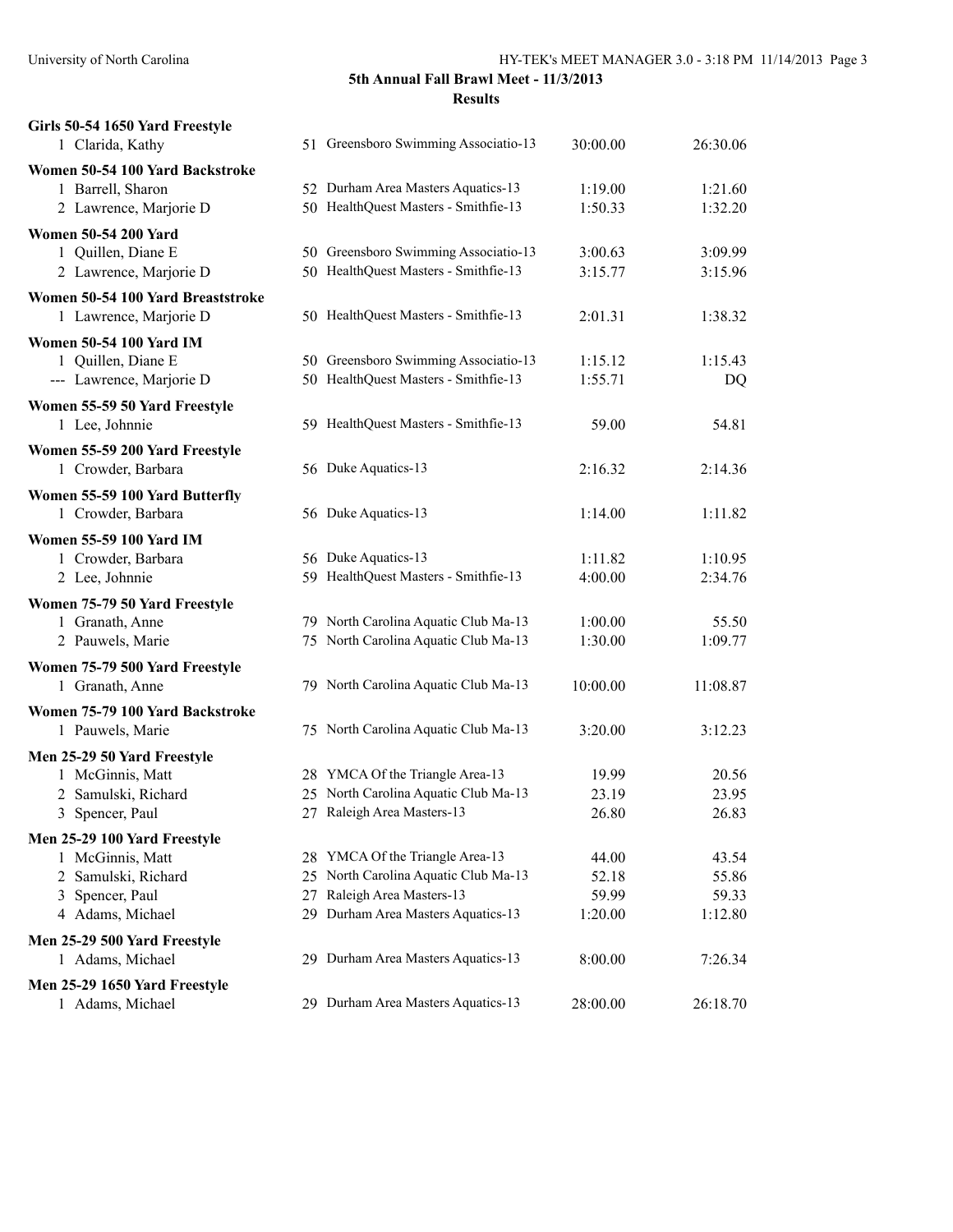| Men 25-29 100 Yard Backstroke<br>1 Samulski, Richard                                   | 25 North Carolina Aquatic Club Ma-13                                                                          | 1:06.99                | 1:03.99                   |
|----------------------------------------------------------------------------------------|---------------------------------------------------------------------------------------------------------------|------------------------|---------------------------|
| Men 25-29 100 Yard Breaststroke<br>1 Rogers, Michael J                                 | 29 HealthQuest Masters - Smithfie-13                                                                          | 1:04.48                | 1:03.71                   |
| Men 25-29 100 Yard Butterfly<br>1 Rogers, Michael J<br>2 Adams, Michael                | 29 HealthQuest Masters - Smithfie-13<br>29 Durham Area Masters Aquatics-13                                    | 1:00.00<br>1:40.00     | 1:00.64<br>1:40.18        |
| <b>Men 25-29 100 Yard IM</b><br>1 Rogers, Michael J<br>2 Spencer, Paul                 | 29 HealthQuest Masters - Smithfie-13<br>27 Raleigh Area Masters-13                                            | 1:01.28<br>1:10.99     | 1:00.56<br>1:10.87        |
| Men 30-34 50 Yard Freestyle<br>1 Allen, Benjamin<br>2 Breen, Fulton<br>3 Sartain, Lee  | 33 Durham Area Masters Aquatics-13<br>32 North Carolina Aquatic Club Ma-13<br>32 YMCA Of the Triangle Area-13 | 23.79<br>NT<br>27.00   | 23.72<br>24.59<br>26.82   |
| Men 30-34 100 Yard Freestyle<br>1 Breen, Fulton<br>2 Umberger, Larry<br>3 Sartain, Lee | 32 North Carolina Aquatic Club Ma-13<br>31 YMCA Of the Triangle Area-13<br>32 YMCA Of the Triangle Area-13    | NT<br>58.00<br>1:02.00 | 55.18<br>57.92<br>1:00.19 |
| Men 30-34 200 Yard Freestyle<br>1 Allen, Benjamin                                      | 33 Durham Area Masters Aquatics-13                                                                            | 2:01.36                | 1:59.42                   |
| Men 30-34 100 Yard Backstroke<br>1 Umberger, Larry<br>2 Sartain, Lee                   | 31 YMCA Of the Triangle Area-13<br>32 YMCA Of the Triangle Area-13                                            | 1:06.00<br>1:10.00     | 1:07.55<br>1:12.60        |
| <b>Men 30-34 100 Yard IM</b><br>1 Allen, Benjamin<br>2 Umberger, Larry                 | 33 Durham Area Masters Aquatics-13<br>31 YMCA Of the Triangle Area-13                                         | 1:01.10<br>1:05.75     | 1:00.77<br>1:03.68        |
| Men 35-39 50 Yard Freestyle<br>1 Porco, Filipo                                         | 36 North Carolina Aquatic Club Ma-13                                                                          | NT                     | 32.98                     |
| Men 35-39 100 Yard Freestyle<br>1 Sadosky, Daniel<br>2 Dallamura, Scott                | 38 Raleigh Area Masters-13<br>35 One Step Beyond Cary-13                                                      | 53.50<br>54.00         | 54.53<br>57.12            |
| Men 35-39 100 Yard Backstroke<br>1 Porco, Filipo                                       | 36 North Carolina Aquatic Club Ma-13                                                                          | NT                     | 1:18.59                   |
| <b>Men 35-39 200 Yard</b><br>1 Porco, Filipo                                           | 36 North Carolina Aquatic Club Ma-13                                                                          | NT                     | 2:54.40                   |
| Men 35-39 100 Yard Butterfly<br>1 Dallamura, Scott<br>2 Porco, Filipo                  | 35 One Step Beyond Cary-13<br>36 North Carolina Aquatic Club Ma-13                                            | 58.71<br>NT            | 58.01<br>1:27.31          |
| Men 35-39 100 Yard IM<br>1 Sadosky, Daniel                                             | 38 Raleigh Area Masters-13                                                                                    | 1:03.30                | 1:06.16                   |
| Men 40-44 100 Yard Freestyle<br>1 Rubacky, Mark                                        | 44 Raleigh Area Masters-13                                                                                    | 59.00                  | 1:03.72                   |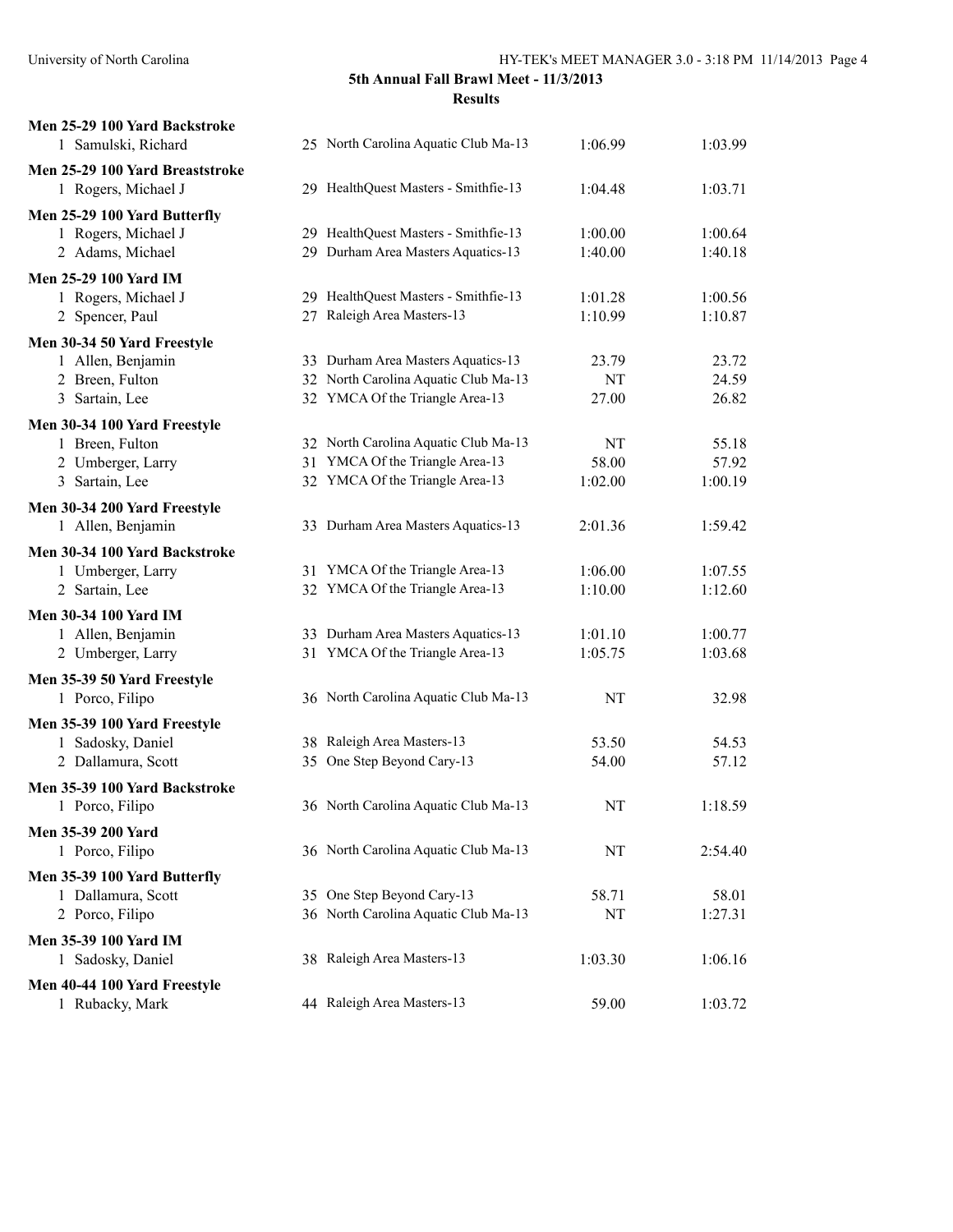| Men 40-44 200 Yard Freestyle<br>1 Rubacky, Mark | 44 Raleigh Area Masters-13                  | 2:05.40     | 2:15.14        |
|-------------------------------------------------|---------------------------------------------|-------------|----------------|
| Men 40-44 500 Yard Freestyle                    |                                             |             |                |
| 1 Rubacky, Mark                                 | 44 Raleigh Area Masters-13                  | 5:35.00     | 5:53.96        |
| Men 40-44 1650 Yard Freestyle                   |                                             |             |                |
| 1 Rubacky, Mark                                 | 44 Raleigh Area Masters-13                  | 19:03.65    | 19:53.40       |
| 2 Dunson, David                                 | 41 North Carolina Aquatic Club Ma-13        | 19:30.00    | 20:37.84       |
| Men 40-44 100 Yard Backstroke                   |                                             |             |                |
| 1 Dunson, David                                 | 41 North Carolina Aquatic Club Ma-13        | NT          | 1:08.82        |
| <b>Men 40-44 100 Yard IM</b>                    |                                             |             |                |
| 1 Dunson, David                                 | 41 North Carolina Aquatic Club Ma-13        | 1:04.00     | 1:06.55        |
| Men 45-49 50 Yard Freestyle                     |                                             |             |                |
| 1 Woody, Kevin                                  | 49 One Step Beyond Cary-13<br>48 Unattached | 25.20       | 25.76          |
| 2 Baker, Timothy<br>3 Holcomb, Russell          | 49 Durham Area Masters Aquatics-13          | NT<br>45.00 | 26.18<br>36.20 |
|                                                 |                                             |             |                |
| Men 45-49 100 Yard Freestyle<br>1 Woody, Kevin  | 49 One Step Beyond Cary-13                  | 54.70       | 57.20          |
| 2 Baker, Timothy                                | 48 Unattached                               | NT          | 58.73          |
| 3 Holcomb, Russell                              | 49 Durham Area Masters Aquatics-13          | 2:15.00     | 1:29.89        |
| Men 45-49 200 Yard Freestyle                    |                                             |             |                |
| 1 Woody, Kevin                                  | 49 One Step Beyond Cary-13                  | 2:08.20     | 2:14.25        |
| Men 45-49 100 Yard Backstroke                   |                                             |             |                |
| 1 Baker, Timothy                                | 48 Unattached                               | NT          | 1:14.54        |
| Men 45-49 100 Yard Breaststroke                 |                                             |             |                |
| 1 Tetreault, Martin                             | 48 North Carolina Masters Swimmin-13        | 1:24.41     | 1:24.46        |
| 2 Holcomb, Russell                              | 49 Durham Area Masters Aquatics-13          | 3:04.00     | 1:33.68        |
| <b>Men 45-49 100 Yard IM</b>                    |                                             |             |                |
| 1 Baker, Timothy                                | 48 Unattached                               | NT          | 1:11.55        |
| 2 Tetreault, Martin                             | 48 North Carolina Masters Swimmin-13        | 1:21.18     | 1:20.42        |
| Men 50-54 50 Yard Freestyle                     |                                             |             |                |
| 1 Reeve, Brian                                  | 51 Greensboro Swimming Associatio-13        | 24.42       | 24.67          |
| 2 Braam, Tim                                    | 50 YMCA Of the Triangle Area-13             | 29.13       | 29.60          |
| Men 50-54 100 Yard Freestyle                    |                                             |             |                |
| 1 Reeve, Brian                                  | 51 Greensboro Swimming Associatio-13        | 54.75       | 54.77          |
| 2 Mangrum, John                                 | 50 Raleigh Area Masters-13                  | 1:23.67     | 1:27.35        |
| Men 50-54 200 Yard Freestyle                    |                                             |             |                |
| 1 Mangrum, John                                 | 50 Raleigh Area Masters-13                  | 2:21.40     | 2:22.12        |
| Men 50-54 100 Yard Backstroke                   |                                             |             |                |
| 1 Mangrum, John                                 | 50 Raleigh Area Masters-13                  | 1:11.50     | 1:14.87        |
| Men 50-54 100 Yard Breaststroke                 |                                             |             |                |
| 1 Braam, Tim                                    | 50 YMCA Of the Triangle Area-13             | 1:19.91     | 1:22.23        |
| <b>Men 50-54 100 Yard IM</b>                    |                                             |             |                |
| 1 Reeve, Brian                                  | 51 Greensboro Swimming Associatio-13        | 1:03.68     | 1:05.95        |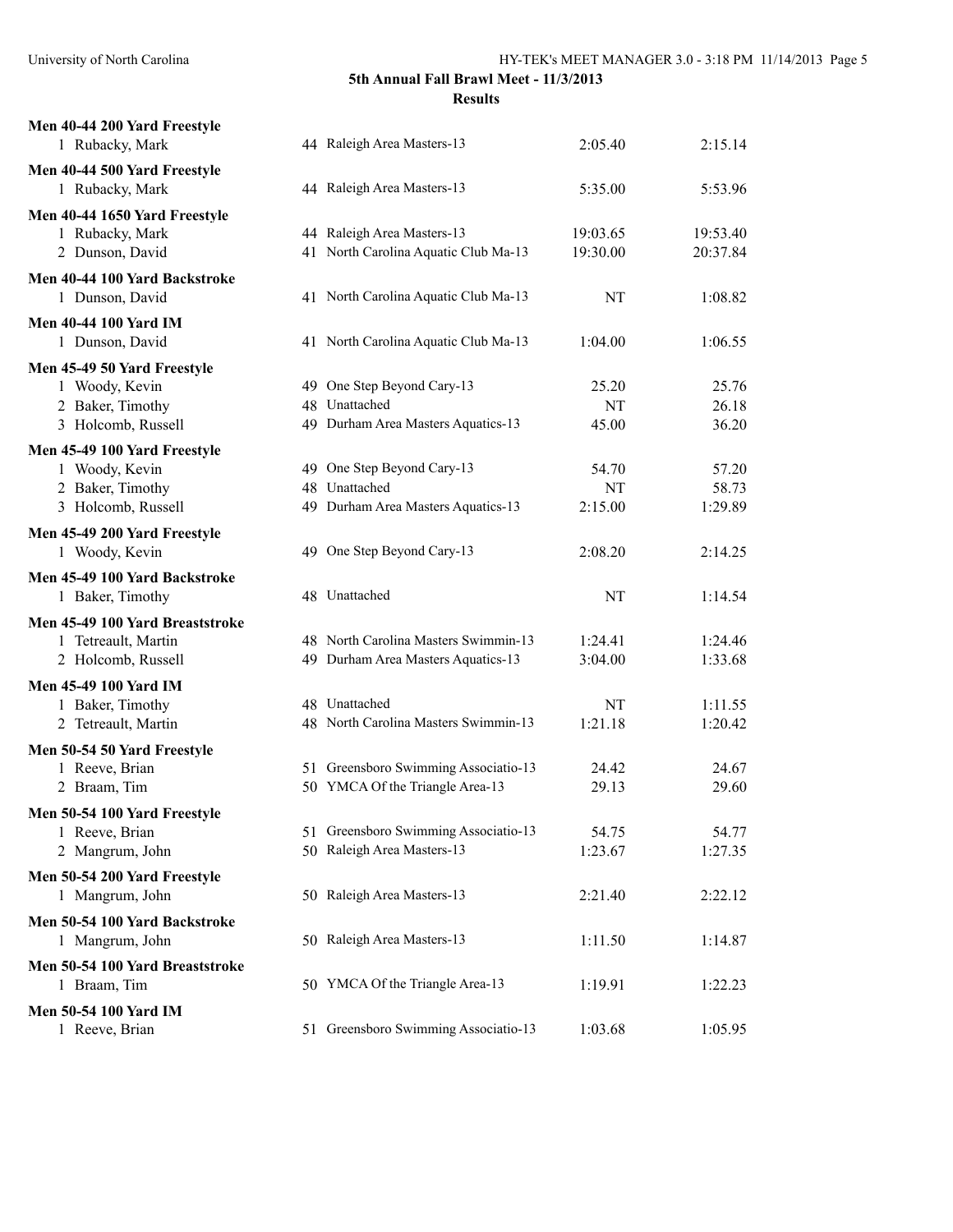| (Men 50-54 100 Yard IM)         |                                      |                    |                    |
|---------------------------------|--------------------------------------|--------------------|--------------------|
| 2 Mangrum, John                 | 50 Raleigh Area Masters-13           | 1:14.26            | 1:13.93            |
| 3 Braam, Tim                    | 50 YMCA Of the Triangle Area-13      | 1:14.62            | 1:15.29            |
| Men 55-59 50 Yard Freestyle     |                                      |                    |                    |
| 1 Spencer, Michael              | 56 North Carolina Aquatic Club Ma-13 | NT                 | 25.76              |
| 2 Gilchrist, Donald             | 59 Greensboro Swimming Associatio-13 | 26.00              | 26.26              |
| 3 Miller, Jamie                 | 59 Triad Masters Swimming Greens-13  | 36.00              | 38.17              |
| Men 55-59 100 Yard Freestyle    |                                      |                    |                    |
| 1 Spencer, Michael              | 56 North Carolina Aquatic Club Ma-13 | NT                 | 57.70              |
| 2 Gilchrist, Donald             | 59 Greensboro Swimming Associatio-13 | 56.00              | 58.00              |
| 3 Klein, Jonathan E             | 56 Duke Aquatics-13                  | 54.50              | 1:13.45            |
| 4 Miller, Jamie                 | 59 Triad Masters Swimming Greens-13  | 1:23.00            | 1:32.49            |
| Men 55-59 200 Yard Freestyle    |                                      |                    |                    |
| 1 O'Connor, Christopher         | 55 Durham Area Masters Aquatics-13   | 2:40.00            | 2:43.28            |
| Men 55-59 500 Yard Freestyle    |                                      |                    |                    |
| 1 O'Connor, Christopher         | 55 Durham Area Masters Aquatics-13   | 10:00.00           | 7:35.65            |
| 2 Miller, Jamie                 | 59 Triad Masters Swimming Greens-13  | 9:02.00            | 9:01.06            |
| Men 55-59 1650 Yard Freestyle   |                                      |                    |                    |
| 1 Narter, Erdem                 | 57 Durham Area Masters Aquatics-13   | 30:00.00           | 29:37.44           |
| Men 55-59 100 Yard Backstroke   |                                      |                    |                    |
| 1 Klein, Jonathan E             | 56 Duke Aquatics-13                  | 1:03.00            | 1:01.16            |
| 2 Gilchrist, Donald             | 59 Greensboro Swimming Associatio-13 | 1:10.00            | 1:10.97            |
| 3 O'Connor, Christopher         | 55 Durham Area Masters Aquatics-13   | 1:30.00            | 1:31.30            |
| Men 55-59 200 Yard              |                                      |                    |                    |
| 1 Klein, Jonathan E             | 56 Duke Aquatics-13                  | 2:40.00            | 2:59.43            |
| 2 Cox, Stan                     | 57 YMCA Of the Triangle Area-13      | 3:50.00            | 3:40.86            |
| 3 O'Connor, Christopher         | 55 Durham Area Masters Aquatics-13   | 3:10.00            | 3:46.53            |
| Men 55-59 100 Yard Breaststroke |                                      |                    |                    |
| 1 Symonds, Barry                | 56 Durham Area Masters Aquatics-13   | 1:18.00            | 1:18.89            |
| 2 Miller, Jamie                 | 59 Triad Masters Swimming Greens-13  | 1:44.00            | 1:46.80            |
| Men 55-59 100 Yard Butterfly    |                                      |                    |                    |
| 1 Crowder, Robert               | 58 Duke Aquatics-13                  | 1:04.00            | 1:06.44            |
| 2 Cox, Stan                     | 57 YMCA Of the Triangle Area-13      | 1:45.00            | 1:40.70            |
| Men 55-59 100 Yard IM           |                                      |                    |                    |
| 1 Gilchrist, Donald             | 59 Greensboro Swimming Associatio-13 | 1:05.00            | 1:05.78            |
| Spencer, Michael<br>2           | 56 North Carolina Aquatic Club Ma-13 | NT                 | 1:06.14            |
| Symonds, Barry<br>3             | 56 Durham Area Masters Aquatics-13   | 1:12.00            | 1:11.39            |
| 4 Cox, Stan                     | 57 YMCA Of the Triangle Area-13      | 1:35.00            | 1:37.20            |
| 5 Miller, Jamie                 | 59 Triad Masters Swimming Greens-13  | 1:37.00            | 1:43.52            |
| Men 60-64 50 Yard Freestyle     |                                      |                    |                    |
| 1 McCrea, Bill                  | 60 YMCA Of the Triangle Area-13      | 32.78              | 33.09              |
|                                 |                                      |                    |                    |
| Men 60-64 100 Yard Freestyle    | 60 Durham Area Masters Aquatics-13   |                    |                    |
| 1 Haney, Rich<br>2 McCrea, Bill | 60 YMCA Of the Triangle Area-13      | 1:00.00<br>1:17.89 | 1:01.76<br>1:19.96 |
|                                 |                                      |                    |                    |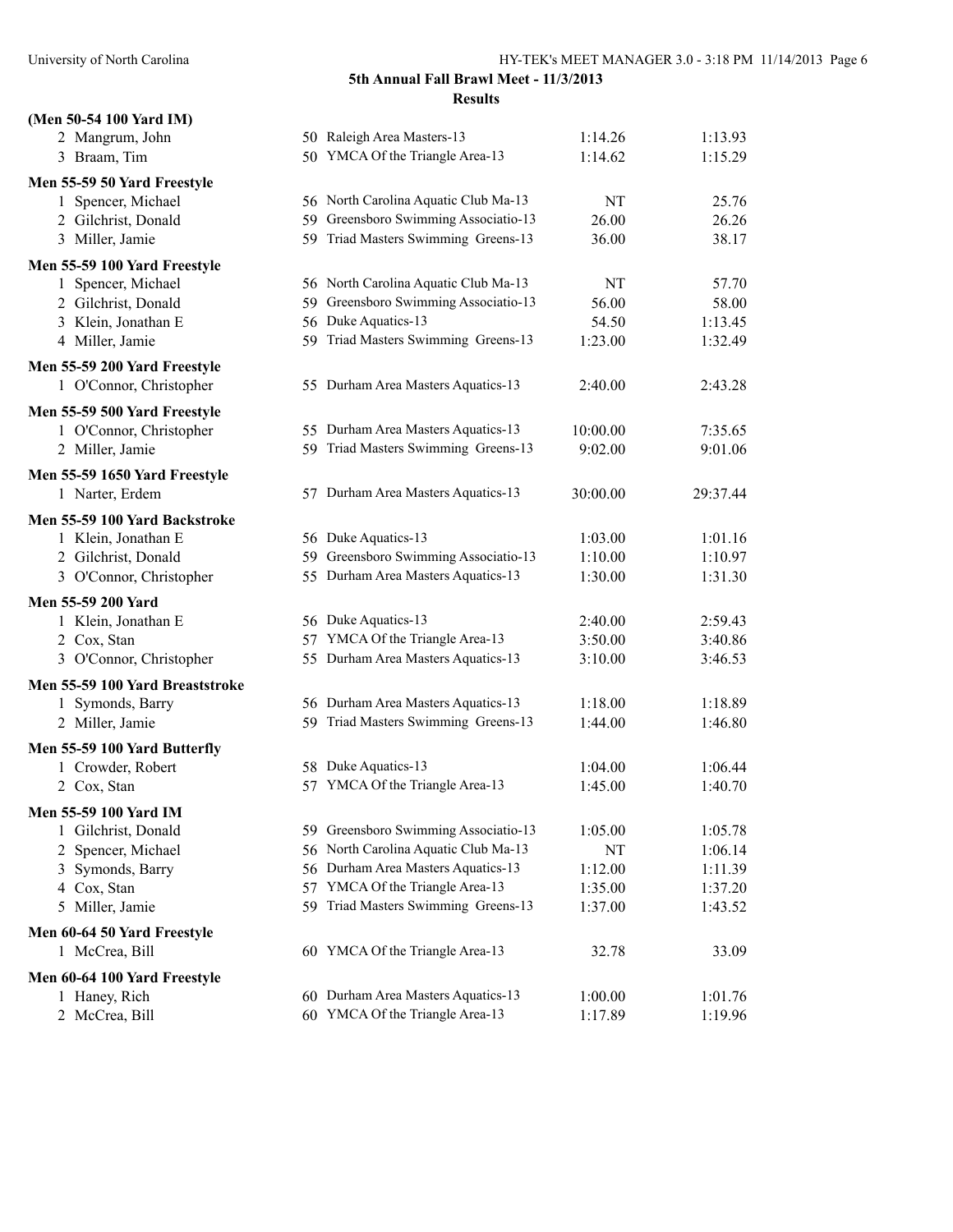| Men 60-64 200 Yard Freestyle<br>1 Haney, Rich                                                                                                               | 60 Durham Area Masters Aquatics-13                     | 2:25.00                                                   | 2:29.68                                                        |
|-------------------------------------------------------------------------------------------------------------------------------------------------------------|--------------------------------------------------------|-----------------------------------------------------------|----------------------------------------------------------------|
| Men 60-64 100 Yard Breaststroke<br>1 McCrea, Bill                                                                                                           | 60 YMCA Of the Triangle Area-13                        | 1:33.17                                                   | 1:33.08                                                        |
| Men 60-64 100 Yard Butterfly<br>1 Haney, Rich                                                                                                               | 60 Durham Area Masters Aquatics-13                     | 1:17.00                                                   | 1:19.52                                                        |
| <b>Men 60-64 100 Yard IM</b><br>1 McCrea, Bill                                                                                                              | 60 YMCA Of the Triangle Area-13                        | 1:33.83                                                   | 1:32.86                                                        |
| Men 65-69 50 Yard Freestyle<br>1 Craige, Tito                                                                                                               | 66 North Carolina Aquatic Club Ma-13                   | 32.00                                                     | 32.52                                                          |
| Men 65-69 100 Yard Freestyle<br>1 Craige, Tito                                                                                                              | 66 North Carolina Aquatic Club Ma-13                   | 1:12.00                                                   | 1:10.72                                                        |
| Men 65-69 1650 Yard Freestyle<br>1 Craige, Tito                                                                                                             | 66 North Carolina Aquatic Club Ma-13                   | 27:00.00                                                  | 26:08.12                                                       |
| Men 65-69 200 Yard<br>1 Craige, Tito                                                                                                                        | 66 North Carolina Aquatic Club Ma-13                   | NT                                                        | 2:42.54                                                        |
| Men 80-84 50 Yard Freestyle<br>1 Barrett, Steve                                                                                                             | 80 North Carolina Masters Swimmin-13                   | 42.50                                                     | 46.80                                                          |
| <b>Men 80-84 200 Yard</b><br>1 Barrett, Steve                                                                                                               | 80 North Carolina Masters Swimmin-13                   | 2:32.00                                                   | 4:43.57                                                        |
| <b>Men 80-84 100 Yard IM</b><br>1 Barrett, Steve                                                                                                            | 80 North Carolina Masters Swimmin-13                   | 1:53.00                                                   | 1:51.56                                                        |
| Mixed 18+200 Yard Freestyle Relay<br>1 North Carolina Aquatic Club Ma-<br>1) Samulski, Richard M25<br>2 YMCA Of the Triangle Area-13<br>1) McCrea, Bill M60 | A<br>2) Files, Liah W20<br>A<br>2) Umberger, Larry M31 | NT<br>3) Hogan, Patricia W44<br>NT<br>3) Sartain, Lee M32 | 1:53.68<br>4) Dunson, David M41<br>2:03.98<br>4) Cox, Stan M57 |
| Mixed 18+200 Yard Medley Relay<br>1 YMCA Of the Triangle Area-13<br>1) McGinnis, Matt M28                                                                   | $\mathbf{A}$<br>2) Braam, Tim M50                      | NT<br>3) Umberger, Larry M31                              | 1:54.31<br>4) Sartain, Lee M32                                 |
| Mixed 25+200 Yard Freestyle Relay<br>1 Durham Area Masters Aquatics-1<br>1) Schwartz, Grace W27                                                             | A<br>2) Adams, Michael M29                             | NT<br>3) Allen, Benjamin M33                              | 2:01.92<br>4) Popovich, Nicole W39                             |
| Mixed 25+400 Yard Freestyle Relay<br>1 Durham Area Masters Aquatics-1<br>1) Williams, Heidi W44                                                             | B<br>2) Schwartz, Grace W27                            | NT<br>3) Grego, Sonia W44                                 | 4:53.72<br>4) Symonds, Barry M56                               |
| Mixed 35+200 Yard Freestyle Relay<br>1 Durham Area Masters Aquatics-1<br>1) Williams, Heidi W44                                                             | $\, {\bf B}$<br>2) Grego, Sonia W44                    | NT<br>3) Holcomb, Russell M49                             | 2:09.15<br>4) Symonds, Barry M56                               |
| Mixed 45+400 Yard Freestyle Relay<br>1 Durham Area Masters Aquatics-1<br>1) Barrell, Sharon W52                                                             | $\mathcal{C}$<br>2) O'Connor, Christopher M55          | NT<br>3) Holcomb, Russell M49                             | 5:04.74<br>4) Haney, Rich M60                                  |